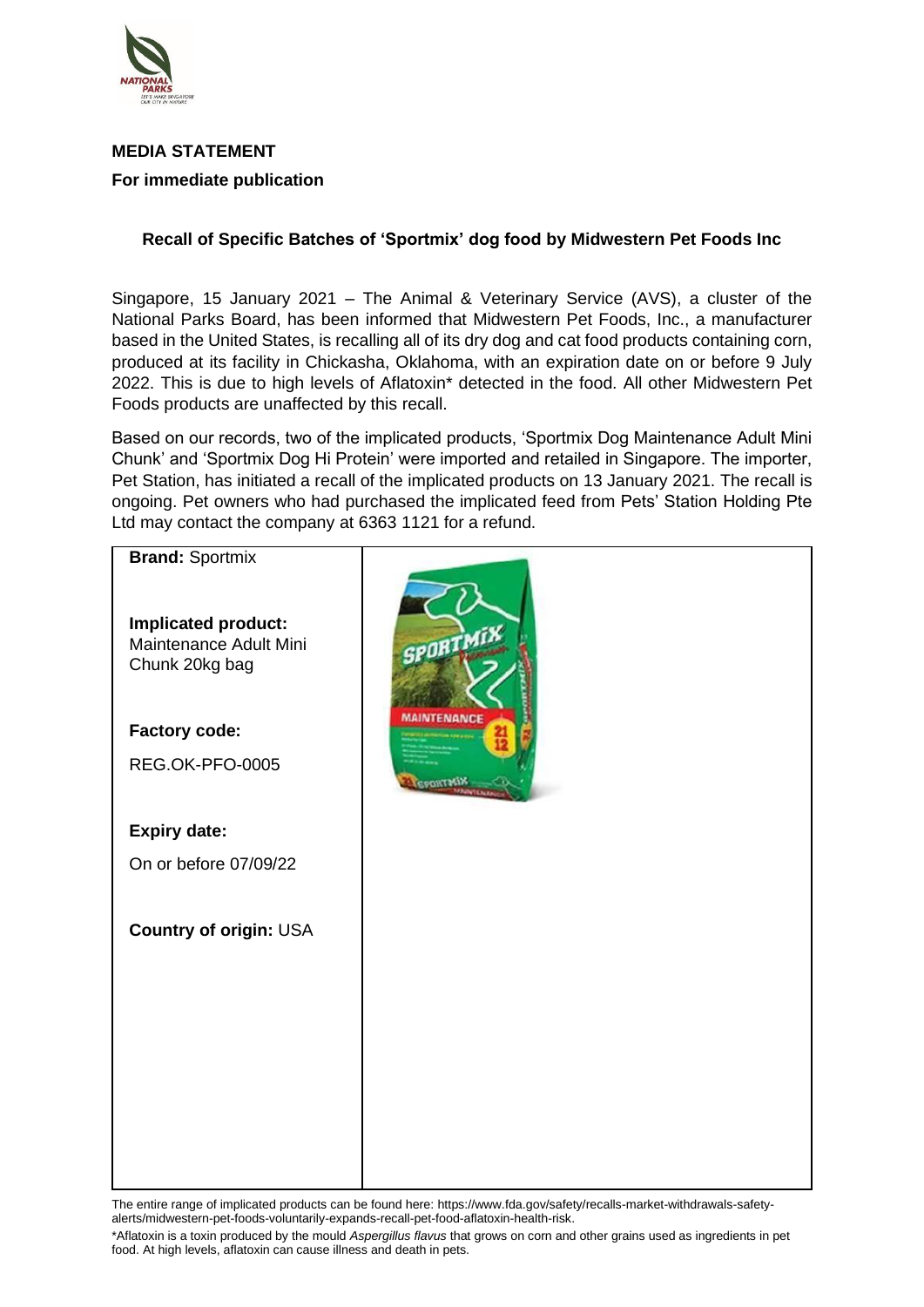



Pet owners with these products should immediately stop feeding them to their pets. Owners with pets that have consumed the implicated feed and show signs such as lethargy, loss of appetite, vomiting and/or diarrhoea should seek veterinary attention immediately. So far, AVS has not received feedback about animals affected from consuming this feed.

- End -

The entire range of implicated products can be found here: https://www.fda.gov/safety/recalls-market-withdrawals-safetyalerts/midwestern-pet-foods-voluntarily-expands-recall-pet-food-aflatoxin-health-risk.